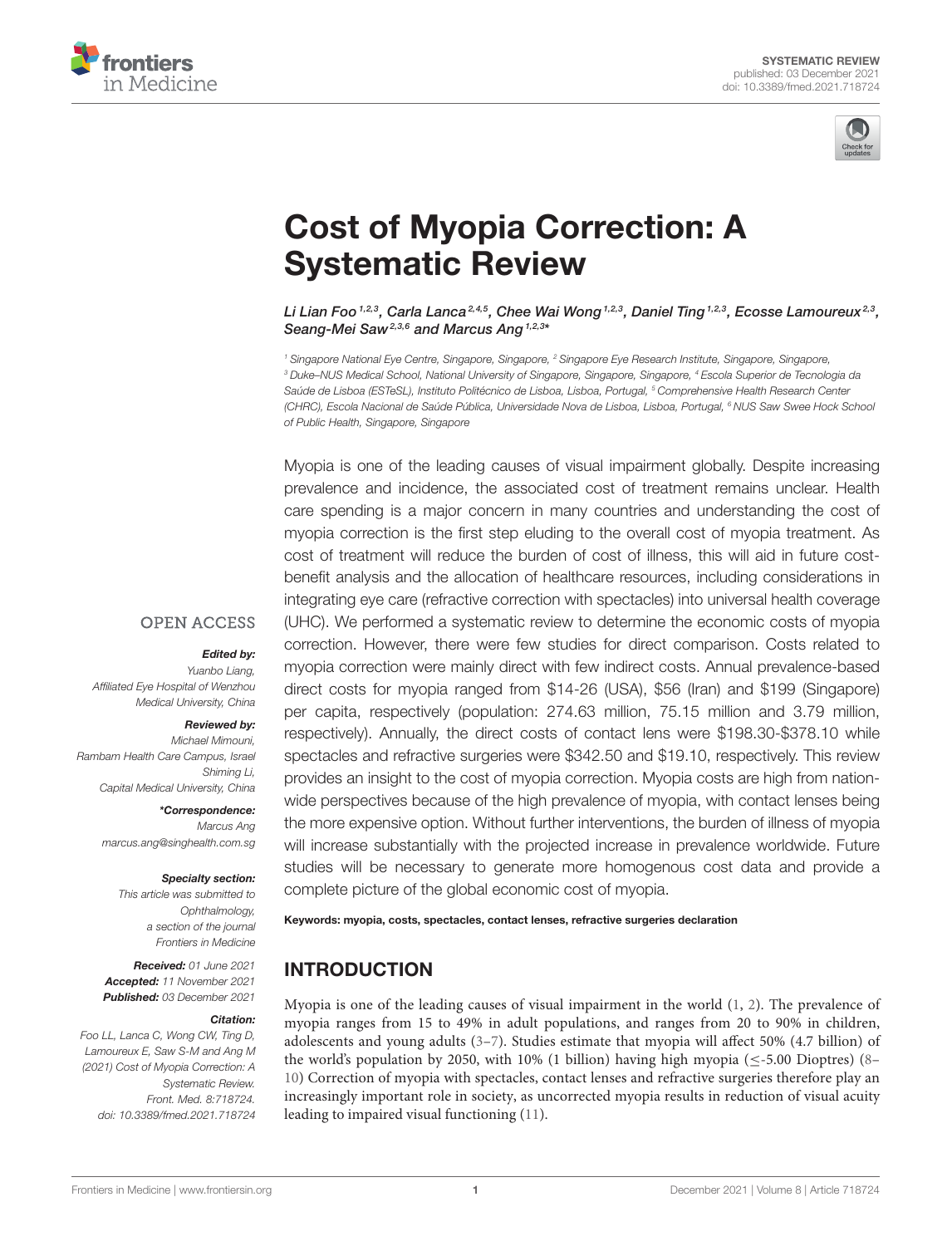However, there are significant costs associated with optical correction, treatment to retard myopia progression and treatment of myopia related complications, including pathologic myopia, cataract, glaucoma and retinal detachment [\(12–](#page-7-7)[16\)](#page-7-8). With increasing demand for the limited healthcare resources globally, an understanding of the economic cost associated with the treatment of myopia is important for further cost-benefit analysis and policy making decisions. This will aid and justify in the allocation of invaluable healthcare resources to the treatment of myopia, in order to reduce the economic burden of this illness.

We aim to perform an evidence-based review of the economic costs associated with the correction of myopia.

## SOURCES AND METHODS OF LITERATURE SEARCH

We conducted a systematic review of relevant literature articles in accordance with the Preferred Reporting Items for Systematic Reviews and Meta-analysis (PRISMA) guidelines [\(17\)](#page-7-9). Several electronic databases (PubMed, ScienceDirect, Cochrane Library, and Web of Science databases) were searched to identify English language articles up to 29 February 2020 on costs associated with myopia correction treatment. The search used the keywords "myopia," "short-sightedness" or "near-sightedness" combined with "cost" or "economic burden." Original full-text articles in English were included if costs were quantified in relation to myopia correction, including: myopia correction (spectacles, contact lenses, refractive surgeries). 8,492 titles were retrieved through database searching. Forty five relevant records were reviewed with 12 records excluded (9 duplicates and 3 with no full-text available). Fifteen fulltext articles were assessed for eligibility with 2 non-English articles excluded (articles in German). Articles that did not fulfill the inclusion criteria were excluded. Five eligible fulltext articles were included in this review [\(18](#page-7-10)[–22\)](#page-7-11). The review article selection process is illustrated as a flowchart in **[Figure 1.](#page-2-0)** The Asian studies comprised of 2 from Singapore while the non-Asian studies comprised of one from each of the following countries: United States of America (USA), Iran and Spain.

A 20-items Consensus Health Economic Criteria (CHEC) extended checklist was used to evaluate the overall quality of included studies [\(23,](#page-7-12) [24\)](#page-7-13). Scoring was performed by assigning a score of 1 (yes), 0 (no), 2 (not applicable) to each item and the total scores were summed to generate the overall quality score (0–100%). The total quality score for each study was categorized into low, moderate, good and excellent with cutoff value of  $<$  50, 51-75, 76-95 and >95, respectively. Only moderate, good and excellent quality studies were included as higher scores denote lower risk of bias. Two independent reviewers conducted the assessment (LLF and CL) and the interrater-agreement was evaluated using κ from STATA/IC 11.1 [\(25\)](#page-7-14). The interpretation of the κ was based on a scale which indicates poor, slight, fair, moderate, substantial and perfect agreement with κ levels <0.0, 0.0–0.20, 0.21–0.40, 0.41–0.60, 0.61–0.80 and  $\geq$ 0.81, respectively [\(26\)](#page-7-15). Of the included studies, 4 were good in quality (76.5–95) and 1 was excellent (100). The interrater-reliability κ was moderate in 1 study (0.44), substantial in 2 studies (0.63, 0.64) and perfect in 2 studies  $(1, 1)$ .

Examples of costs assessed included optical correction devices/procedures (spectacles, contact lenses, refractive surgeries), visits to professional services (transportation and fees) and time spent and loss of productivity while seeking treatment.

All costs are quoted in US dollars (\$). Conversion rate used was Euro to  $USD = 1:1.12$  [\(22,](#page-7-11) [27\)](#page-7-16) and Pound sterling to  $USD =$ 1:1.31 [\(28\)](#page-7-17), using average 2019 exchange rates [\(29\)](#page-7-18).

## RESULTS

The costs for myopia correction are shown in **[Table 1](#page-3-0)**.

The average direct costs of myopia correction in Singapore children aged 12–17 years from the SCORM study (Singapore Cohort study of the Risk factors of Myopia) were \$147.80 per year per myopia patient, \$82.10 per pair of spectacles and \$378.10 per year for contact lenses [\(18\)](#page-7-10).

In Singapore adults aged  $\geq$ 40 years, the mean direct cost of myopia correction was \$709 per year per patient. This estimate translates into an annual economic burden of \$755 million in Singapore. Refractive correction, comprising of optometry visits, spectacles and contact lenses, were the most significant, accounting for 65.2% of the total costs [\(19\)](#page-7-19). The remaining costs comprise of refractive surgeries and complications related to it as well as contact lens use.

In USA, the annual direct country-wide cost of correcting distance vision impairment was estimated to be between \$3.9 and \$7.2 billion, with \$780 million per annum for persons >age 65 years [\(33\)](#page-8-0). The National Health and Nutrition Examination Survey (NHANES) was an ongoing, nationally representative survey of 14,203 participants aged  $\geq$  12 years [\(32,](#page-7-20) [33\)](#page-8-0). The cost calculations were based on single-vision spectacles, without including other refractive correction options. Hence, this cost would be much higher if contact lenses and refractive surgeries were taken into account. As the annual costs from the earlier Singapore study were based on all forms of corrections, direct comparison is inequitable. In addition, due to the study's methodology for distant vision correction, subjects with pure astigmatism without myopia were also included in the cost calculations.

In two other studies [\(21,](#page-7-21) [22\)](#page-7-11), the costs of refractive correction were computed by including other refractive errors (hyperopia and astigmatism). While the costs of each modality for myopia correction alone could not be determined, they provide insights to the general cost for refractive correction in the country.

In a Spanish study, the direct cost of spectacles, contact lenses and LASIK were evaluated [\(22\)](#page-7-11). It was reported that the total direct (medical and non-medical) cost over 10, 20, and 30 years (5% discount rate) for contact lens was \$3019.64; 4723.21; 5779.46, LASIK was \$3341.96; 3368.75; 3385.71 and spectacles was \$1091.07; 1623.21; 1960.71 [\(22\)](#page-7-11). This was a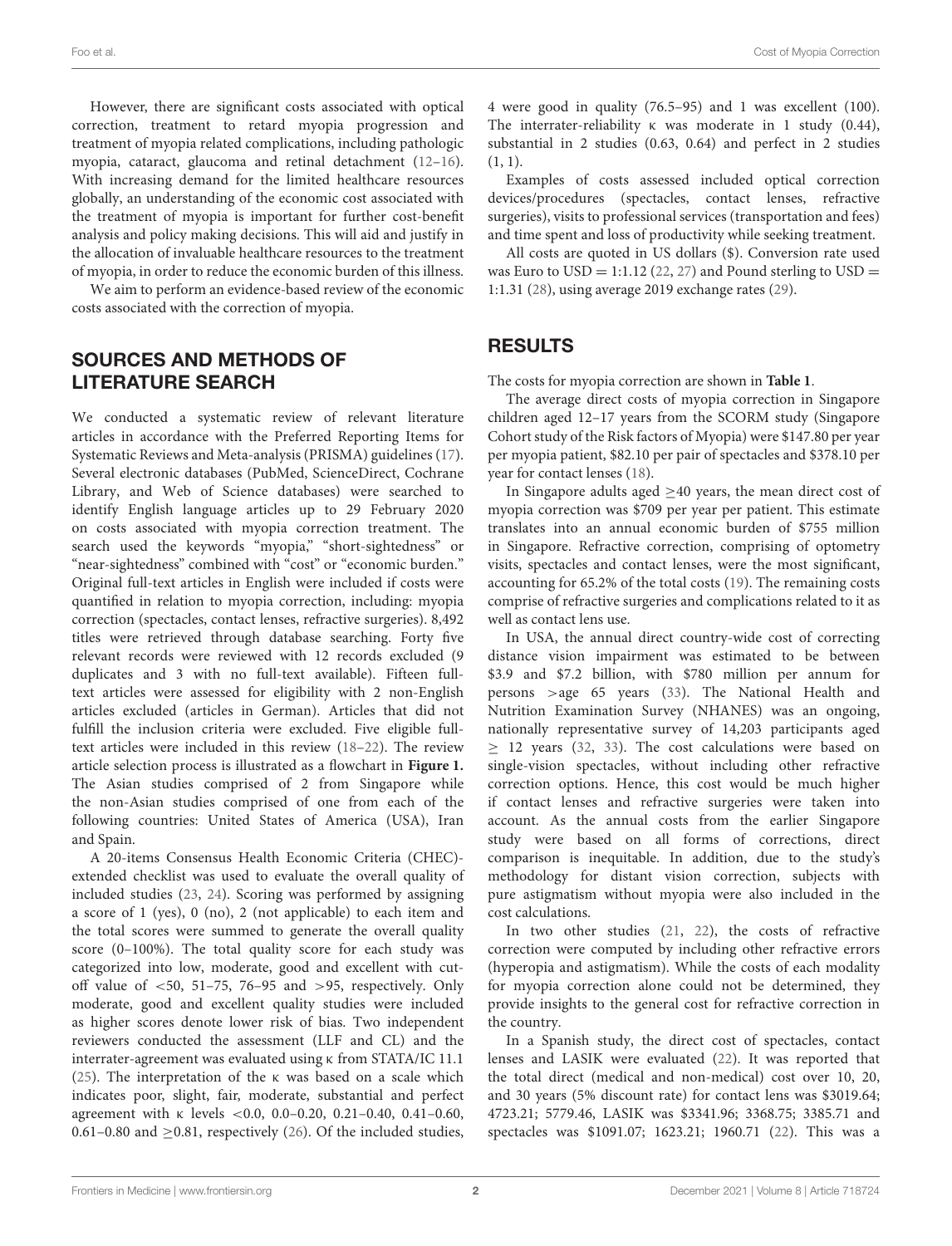

<span id="page-2-0"></span>small study of 40 subjects from one city in Alicante, with 80% myopes (12.5% hyperopes and 42.5% astigmatic). This study was conducted in 2002 and hence costs might not be representative of the current market, particularly the cost of cleaning and fitting contact lens and transport system with technological advancements.

In a recent Iranian study, 120 subjects aged  $\geq$  23 years were interviewed in a hospital and the lifetime direct costs of spectacles, contact lenses and refractive surgeries were \$9373.50, \$5203.10, and \$568.10, respectively [\(21\)](#page-7-21). The annual direct costs of refractive correction per patient and for each of the three modalities were \$309, \$342.50, \$198.30, and \$19.10, respectively. Annually, direct cost of myopia correction was estimated to be \$4.2 billion in Iran. Indirect costs in this study were estimated using the human capital approach, by ascertaining lost productivity due to the complication, maintenance, repair and travel costs as a measure of patient's and caregiver's lost earnings [\(34\)](#page-8-1). Annually, the indirect costs were \$12112.10, \$3045.20, and \$113.60, respectively with the main bulk contributed by patient's and caregiver's opportunity cost. However, it was not clear from the study regarding the basis and role of caregiver's costs calculation in optical correction and no justification was offered for the high indirect costs from spectacles, considering it is least prone to complications. In addition, cost calculations for each refractive correction modality were generalized to all forms of refractive errors, it was challenging to estimate the cost generated from myopia only.

Out of the three groups of myopia correction modalities reported in the studies [\(18,](#page-7-10) [21,](#page-7-21) [22\)](#page-7-11), contact lens and spectacles appeared to be generally more costly than refractive surgeries **[\(Figure 2\)](#page-5-0)**. Annually, the direct costs of contact lens and spectacles were \$198.30-\$378.10 and \$342.50, respectively while refractive surgeries was \$19.10 [\(18,](#page-7-10) [21\)](#page-7-21).

In Singapore, while the annual direct cost of myopia correction to the individual is the lowest compared to diabetic retinopathy and wet age-related macular degeneration (AMD) [\(18,](#page-7-10) [19,](#page-7-19) [35,](#page-8-2) [36\)](#page-8-3), the nation's annual direct cost of myopia correction (\$755 million) alone far exceeded other ocular diseases including acute primary angle closure glaucoma (\$0.26–0.29 million), dry eyes (\$1.51–1.52 million) and wet AMD (\$96.8– 120.7 million) **[\(Table 2\)](#page-5-1)** [\(18,](#page-7-10) [19,](#page-7-19) [35,](#page-8-2) [36,](#page-8-3) [41,](#page-8-4) [42\)](#page-8-5).

## **DISCUSSION**

In this review, we found 5 studies addressing the cost of myopia correction [\(18,](#page-7-10) [19,](#page-7-19) [21,](#page-7-21) [22,](#page-7-11) [33\)](#page-8-0), which are generally direct costs from spectacles, contact lens and refractive surgeries. The per capita annual cost of myopia correction was low in USA, moderate in Iran and high in Singapore. Indirect costs in myopia correction are mainly related to complications, particularly with contact lens use, including cost of treatment, loss of productivity secondary to complications and its associated travel costs [\(21\)](#page-7-21). We found that the annual direct costs of myopia correction in USA, Iran and Singapore were substantial at \$3.9–7.2 billion, \$4.2 billion and \$755 million, respectively. This translated to \$14–26 (USA), \$56 (Iran) and \$199 (Singapore) per capita, respectively (population: 274.63 million, 75.15 million and 3.79 million, respectively) [\(19,](#page-7-19) [21,](#page-7-21) [43\)](#page-8-6). Most costs related to myopia correction were direct costs, with contact lens appearing to be generally more costly compared to other modalities.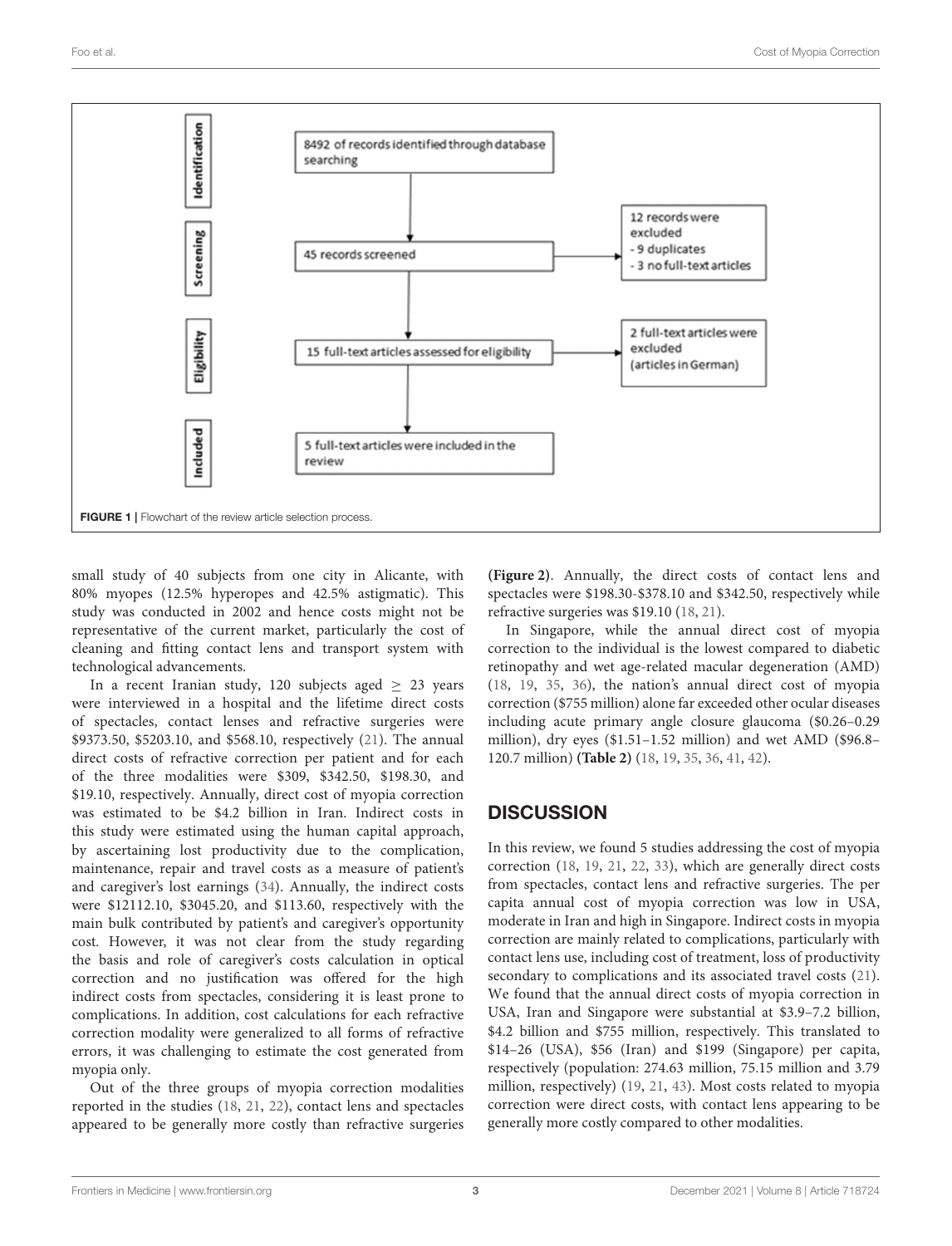<span id="page-3-0"></span>

|                | Treatment of Myopia (Myopia correction) |      |            |                              |                      |                                |                |                                                              |                                                                                                                                                          |                                                                                                                                                                                                                                                                                                       |                    |
|----------------|-----------------------------------------|------|------------|------------------------------|----------------------|--------------------------------|----------------|--------------------------------------------------------------|----------------------------------------------------------------------------------------------------------------------------------------------------------|-------------------------------------------------------------------------------------------------------------------------------------------------------------------------------------------------------------------------------------------------------------------------------------------------------|--------------------|
| No             | References                              | Year | Country    | Type of<br>study             | Costs                | Sample size Age (Years)<br>(n) |                | <b>Method of</b><br>ascertaining Myopia (%)<br>cost          | Prevalence of                                                                                                                                            | Direct cost (\$)                                                                                                                                                                                                                                                                                      | Indirect cost (\$) |
| 1              | Ruiz-Moreno and<br>Roura (27)           | 2009 | Singapore  | Cross-<br>sectional<br>study | Myopia<br>correction | 301                            | $12 - 17$      | Parent and<br>Self<br>questionnaire                          | <b>NA</b>                                                                                                                                                | Annual direct cost<br>Mean (Per patient) = $$147.8$<br>$\pm$ 209.1 (CI, \$124.3-172.1)<br>Median (Per patient) $=$<br>\$83.3<br>Mean cost per pair of<br>spectacles<br>$$82.1 \pm 40.8$ (Cl,<br>$$77.8 - 86.5$<br>Mean annual cost of<br>contact lenses<br>$$378.1 \pm 377.1$<br>(CI, \$281.4-474.6). | <b>NA</b>          |
| $\overline{2}$ | Zheng YF et al.<br>(30)                 | 2013 | Singapore  | Cross-<br>sectional<br>study | Myopia<br>correction | 113                            | $52.6 \pm 7.8$ | Questionnaire Age                                            | $0 - 4 = 10%$<br>$5 - 9 = 30\%$<br>$10 - 14 = 60\%$<br>$15 - 24 = 80\%$<br>$25 - 39 = 90\%$<br>$40 - 49 = 45\%$<br>$50 - 59 = 35%$<br>$60 - 80 + = 30\%$ | Annual direct cost<br>Mean (Per patient) = $$709$<br>Annual direct cost<br>Singapore $= $755$ million<br>Urban Asia = $$328$ billion<br>Lifetime per capita cost<br>(disease of 0-80 years)<br>\$232-17,020                                                                                           |                    |
| 3              | Vitale S et al. (31)                    | 2006 | <b>USA</b> | Cross-<br>sectional          | Myopia<br>correction | 13211                          | $\geq$ 12      | NHANES and NA<br>fees schedule<br>and<br>expenditure<br>data |                                                                                                                                                          | Annual direct cost<br>$All = $3.9 - 7.2$ billion<br>Persons age $> 65 = $780$<br>million                                                                                                                                                                                                              | <b>NA</b>          |
| $\overline{4}$ | Morgan et al. (7)                       | 2002 | Spain      | Cross-<br>sectional          | Myopia<br>correction | 40 (80%<br>Myopia)             | Mean 32        | Questionnaire NA<br>markov<br>model                          |                                                                                                                                                          | Total direct cost* (10, 20<br>and 30 years)<br>$LASIK = $3341.96;$<br>3368.75; 3385.71<br>Spectacles = $$1091.07;$<br>1623.21; 1960.71<br>Contact lens = $$3019.64;$<br>4723.21; 5779.46                                                                                                              | <b>NA</b>          |
|                |                                         |      |            |                              |                      |                                |                |                                                              |                                                                                                                                                          |                                                                                                                                                                                                                                                                                                       | (Continued)        |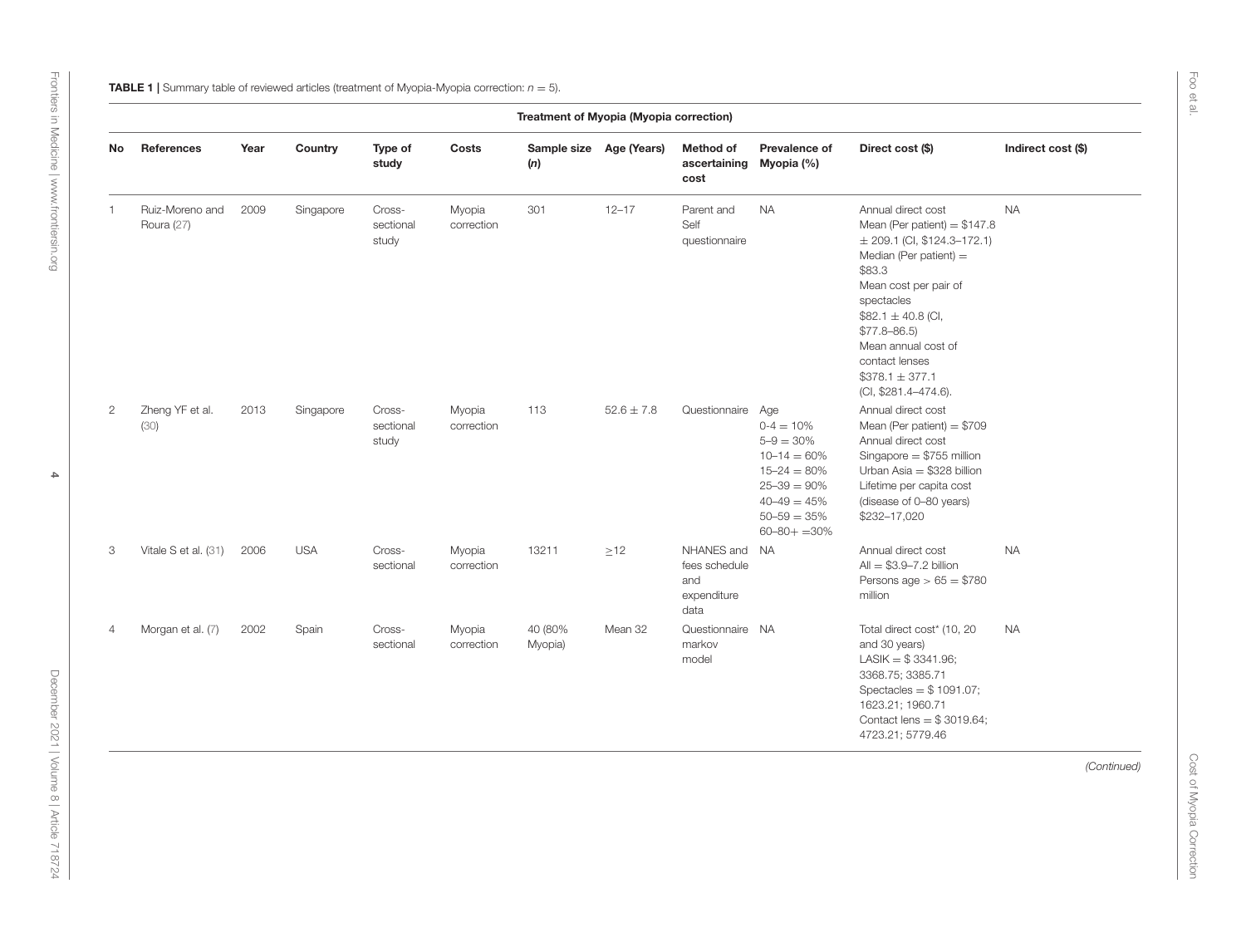|    |                                                                             |      |         |                     |                      | Treatment of Myopia (Myopia correction) |           |                                              |                                                                                  |                                                                                                                                                                                                                                                                                                                                                                                                                                                                                                                                                                                                                                                                                                                                                                                    |                                                                                                                                                                                                                                                                |
|----|-----------------------------------------------------------------------------|------|---------|---------------------|----------------------|-----------------------------------------|-----------|----------------------------------------------|----------------------------------------------------------------------------------|------------------------------------------------------------------------------------------------------------------------------------------------------------------------------------------------------------------------------------------------------------------------------------------------------------------------------------------------------------------------------------------------------------------------------------------------------------------------------------------------------------------------------------------------------------------------------------------------------------------------------------------------------------------------------------------------------------------------------------------------------------------------------------|----------------------------------------------------------------------------------------------------------------------------------------------------------------------------------------------------------------------------------------------------------------|
| No | References                                                                  | Year | Country | Type of<br>study    | Costs                | Sample size Age (Years)<br>(n)          |           | Method of<br>ascertaining Myopia (%)<br>cost | Prevalence of                                                                    | Direct cost (\$)                                                                                                                                                                                                                                                                                                                                                                                                                                                                                                                                                                                                                                                                                                                                                                   | Indirect cost (\$)                                                                                                                                                                                                                                             |
| 5  | Malec et al. (32)                                                           | 2018 | Iran    | Cross-<br>sectional | Myopia<br>correction | 120<br>(60.83%)<br>Myopia)              | $\geq$ 23 | Interview                                    | Age $< 14 = 3.6\%$<br>$15 - 19 = 16.5\%$<br>$20 - 29 = 22.0\%$<br>$>60 = 32.8\%$ | Total annual direct cost*<br>Spectacles = $$342.5 \pm$<br>8.41<br>Contact lenses $= $198.30$<br>$\pm 0.12$<br>Refractive surgery $= $19.10$<br>± 1.2<br>Lifetime direct cost*<br>Spectacles = $$9373.5 \pm$<br>230.1<br>Contact lenses = $$5203.10$<br>$±$ 256.3<br>Refractive surgery = \$568.1<br>± 64.6<br>Annual direct cost*<br>Mean (Per patient) $= $309$<br>Annual direct cost<br>All ages $= $4.2$ billion<br>Persons age $< 14 = $196$<br>million<br>Persons age 15-19 = \$337<br>million<br>Persons age $20-29 =$<br>\$3043 million<br>Persons age $> 60 =$<br>\$628.55 million<br>Annual and lifetime total costs* (direct<br>and indirect)<br>Spectacles = $$12454.6$ ; 340754.10,<br>Contact lenses = $$3243.5; 84965.30$<br>Refractive surgery = $$132.7$ ; 3357.20 | Total annual indirect cost*<br>Spectacles = $$12112.10$<br>Contact lenses = $$3045.20$<br>Refractive surgery $=$<br>\$113.60<br>Lifetime indirect cost*<br>Spectacles = $$331380.60$<br>Contact lenses $=$<br>\$79762.20<br>Refractive surgery<br>$= $2789.10$ |
|    | *Include all types of refractive error (myopia, hyperopia and astigmatism). |      |         |                     |                      |                                         |           |                                              |                                                                                  |                                                                                                                                                                                                                                                                                                                                                                                                                                                                                                                                                                                                                                                                                                                                                                                    |                                                                                                                                                                                                                                                                |

[Frontiers in Medicine](https://www.frontiersin.org/journals/medicine)| [www.frontiersin.org](https://www.frontiersin.org)

Frontiers in Medicine | www.frontiersin.org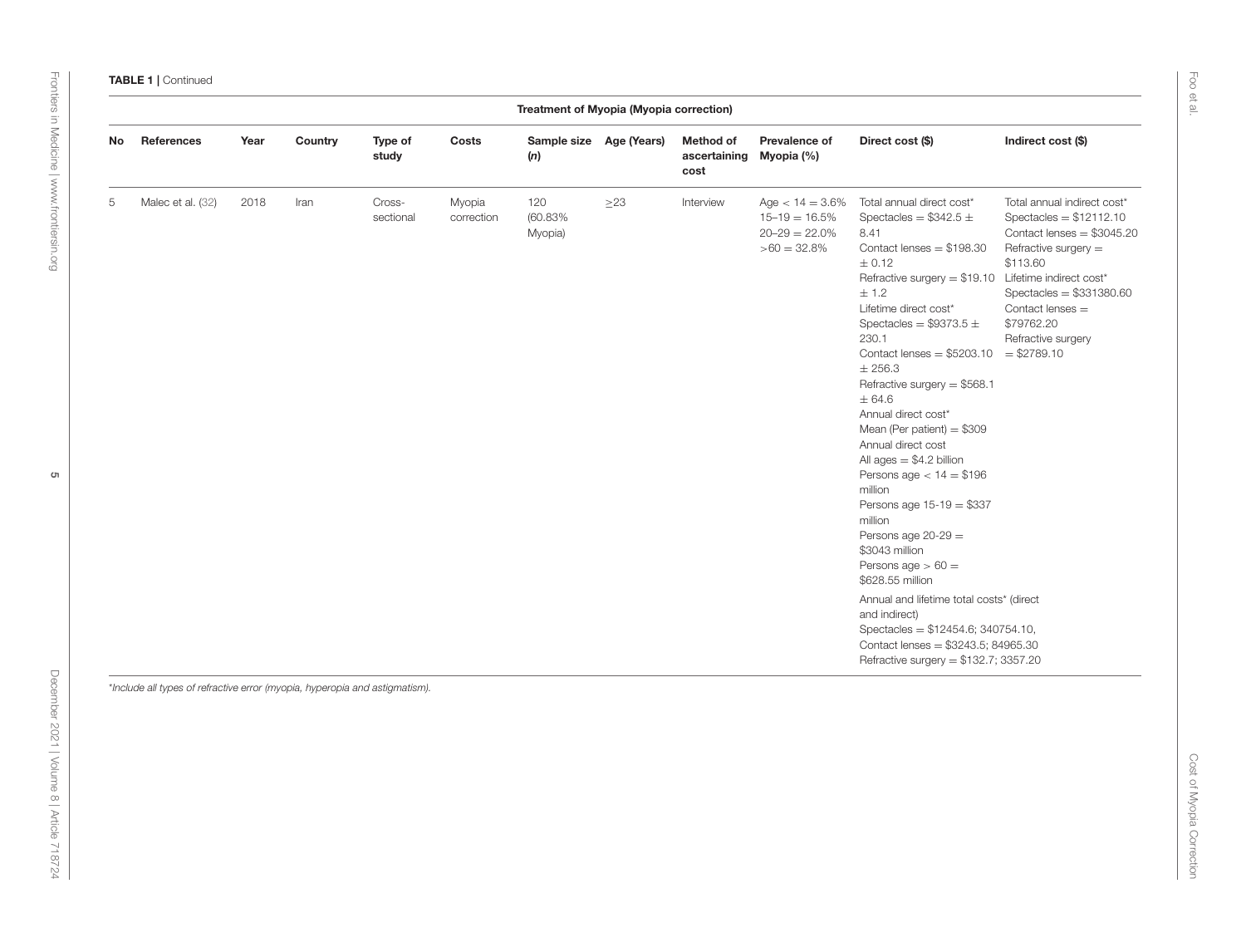

#### <span id="page-5-1"></span><span id="page-5-0"></span>TABLE 2 | Cost of ocular diseases in Singapore.

| Eye diseases in Singapore                 | Annual direct cost in Singapore (\$) | Mean annual direct cost per patient (\$) |  |  |
|-------------------------------------------|--------------------------------------|------------------------------------------|--|--|
| Diabetic retinopathy (37)                 | <b>NA</b>                            | \$863.65-2660.15                         |  |  |
| Acute primary angle closure glaucoma (38) | \$0.26-0.29 million                  | NA                                       |  |  |
| Dry eyes (39)                             | \$1.51-1.52 million*                 | <b>NA</b>                                |  |  |
| Wet AMD $(40)$                            | \$96.8-120.7 million                 | \$6902.20                                |  |  |
| Myopia correction (27, 30)                | \$755 million                        | \$147,80-709                             |  |  |

\*Singapore National Eye Centre only.

We found few studies to adequately address this topic and limited studies using similar costs definitions for comparison. Firstly, there was a limited representation of studies globally, with 2 from Asia (Singapore) and 3 from Europe (Spain), USA and Middle East (Iran), respectively. Secondly, different methodologies and cost definitions were used for cost calculations and many studies did not assessed indirect costs in detail.

The World Health Organization (WHO) considers spectacles or contact lenses as functioning interventions [\(44\)](#page-8-11), with spectacles being also considered as an assistive device which is part of the WHO Priority Assistive Products List [\(45\)](#page-8-12). As health care spending is a major concern in many countries, understanding the cost of myopia correction is the first step eluding to the overall cost of myopia treatment. Moreover, among the worldwide population with moderate or severe vision

impairment, uncorrected refractive error was the highest at 116.3 to 123.7 million [\(46,](#page-8-13) [47\)](#page-8-14), with the cost of coverage gap for unaddressed refractive error and cataract estimated to be \$14.3 billion globally [\(45\)](#page-8-12). As cost of treatment will reduce the burden of cost of illness, this will aid in future cost-benefit analysis and the allocation of healthcare resources, including considerations in integrating eye care (refractive correction with spectacles) into universal health coverage (UHC) [\(45\)](#page-8-12). This is particularly important in Asian developing countries where there is high prevalence of myopia with low accessibility to spectacles.

Although the cost of myopia to an individual may not be very high, the cost of myopia to the nation is one of the highest as the prevalence of myopia is higher than many other diseases. The high prevalence of myopia plays an important role in determining the economic cost of the treatment of myopia in each country. In East and Southeast Asia, the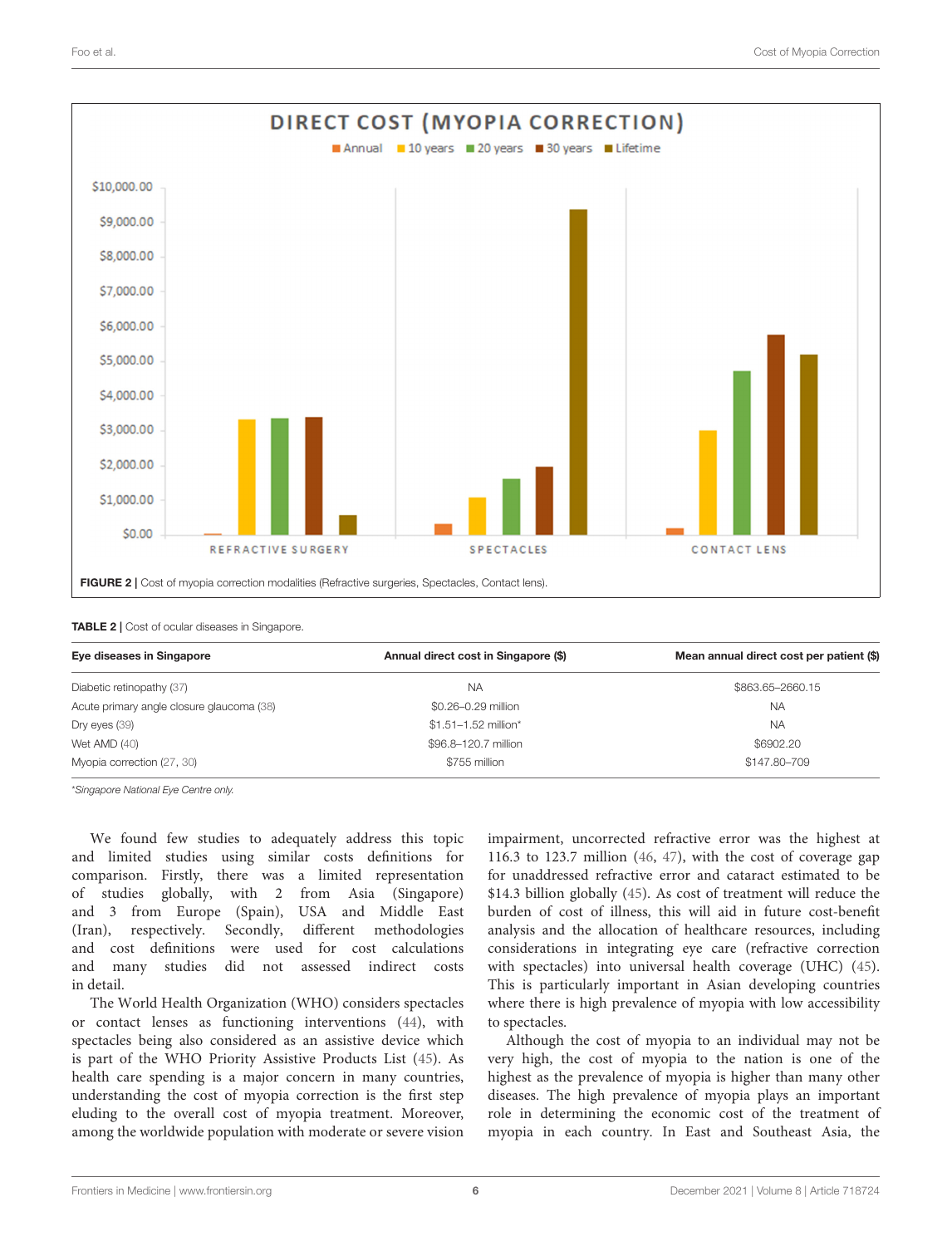prevalence of myopia was reported to be as high as 80– 90% in adolescents of age of 17–18 [\(7\)](#page-7-3). In contrast, 20–40% was reported in developed western countries [\(7,](#page-7-3) [20,](#page-7-28) [40,](#page-8-10) [48–](#page-8-15) [50\)](#page-8-16). Hence while the magnitude of direct cost of refractive correction was greater in USA and Iran than in Singapore, the per capita cost was lesser at \$14–26 and \$56 vs. \$199 [\(19,](#page-7-19) [31\)](#page-7-29).

Other factors that could account for variation in costs include country-specific costs, different methodologies, study subject's characteristics (including age), timeline, varying costs of living and socioeconomic status. However, due to limited studies available, it would be challenging to explore the influence of these factors. As the governments in most countries are unlikely to be able to monitor spectacle or contact lens sales, future cost data can be obtained by considering crosssectional rapid assessment protocols, targeting for instance high schools.

In Singapore, although the annual direct cost of myopia correction to the individual is lowest amongst diabetic retinopathy and wet AMD [\(18,](#page-7-10) [19,](#page-7-19) [35,](#page-8-2) [36\)](#page-8-3), the nation's annual direct cost of myopia correction alone far exceeded other ocular diseases including acute primary angle closure glaucoma, dry eyes and AMD [\(18,](#page-7-10) [19,](#page-7-19) [35,](#page-8-2) [36,](#page-8-3) [41,](#page-8-4) [42\)](#page-8-5). This finding is not surprising and is attributed to the high prevalence of myopia in the country, with myopia expected to remain as the most common ocular condition with 2.393 million cases in 2040 [\(51\)](#page-8-17).

Out of the three groups of myopia correction modalities, contact lens and spectacles seemed to be generally more costly than refractive surgery [\(18,](#page-7-10) [21,](#page-7-21) [22\)](#page-7-11), with the exception of 1 study which did not justify the inclusion of high patient and caregiver opportunity costs from spectacles use [\(21\)](#page-7-21). This is excluding the indirect costs of contact lens related complications (e.g., infective keratitis), including cost of treatment, loss of productivity secondary to complications and its associated travel costs. However, this cost is expected to be dynamic in view of technological advancement, economic forces, occupational and recreational requirements, individuals paying premium for factors such as aesthetics and quality as well as free or subsidized refractive correction by the government.

Contact lenses were mainly prescribed for the correction of myopia, with proportion as high as 94% [\(52\)](#page-8-18). The three key cost components of contact lens wear are the professional fees, the cost of lenses and the cost of lens care solutions [\(38,](#page-8-8) [39\)](#page-8-9). Spherical lenses have the lowest overall cost, followed by toric and multifocal lenses [\(39\)](#page-8-9), with the true cost of lens wear (costper-wear) dependent on the frequency of use [\(38,](#page-8-8) [39\)](#page-8-9). Generally, daily replacement contact lenses are more cost-effective on a parttime usage, while reusable lenses are more cost-effective on a full-time usage [\(38\)](#page-8-8). With contact lens gaining popularity among the teenagers and young adults [\(52\)](#page-8-18), together with the high prevalence of myopia in this age-group [\(3](#page-7-2)[–7\)](#page-7-3), the nation-wide costs of contact lenses are expected to rise in the near future.

We have reviewed the costs of optical correction of myopia. However, since the cost and burden to the nation is high, treatments to slow myopia progression and measures to prevent myopia and high myopia (including outdoor programs) are important to reduce the prevalence of myopia and subsequent costs of illness, including burden related to its complications.

Atropine eyedrops have shown strong evidence in myopia control while Orthokeratology, myopic defocus multizone contact lenses and spectacles have shown some effect [\(30,](#page-7-27) [37,](#page-8-7) [53](#page-8-19)[–57\)](#page-8-20). However, there is currently no literature reporting the treatment costs generated from Atropine use in children [\(53,](#page-8-19) [54\)](#page-8-21). The use of myopia control treatment modalities will inevitably incur costs including equipment, professional services and the management of complications, particularly infective keratitis with contact lens use. Further studies, including costeffectiveness randomized control trials of treatments for myopia progression will be necessary to evaluate this knowledge deficit.

# **LIMITATIONS**

For myopia correction, differentiating costs of optometry visits and refractive correction devices was difficult due to difference in studie's methodology. Another limitation includes the presence recall and non-response bias from retrospective design studies and the use of questionnaires/interviews. In addition, cost data reported in older studies may not be a reliable reflection of today's costs, due to various economic factors. Details of indirect costs were lacking. There were few studies available in the literature with limited representation globally.

# FURTHER STUDIES

Future studies will be necessary to generate a more homogenous cost data and provide a more complete picture of the global economic cost of myopia treatment. These include cost of illness analysis, programmatic costs of spectacles correction in rural areas by non-governmental organizations and cost-effectiveness randomized control trials of treatments for myopia progression.

# **CONCLUSION**

Our systematic review provides insight on the costs of myopia correction. Annual prevalence-based direct costs for myopia correction are substantial, ranging from US\$14–26 (USA), \$56 (Iran) to \$199 (Singapore) per capita. In Singapore, the annual direct cost of myopia correction alone far exceeded the costs of other ocular diseases including acute primary angle closure glaucoma, dry eyes and wet AMD due to high prevalence of disease. Without further interventions, the economic burden of illness of myopia will increase substantially with the projected increase in prevalence worldwide. Hence, myopia control treatment in children and measures to prevent myopia and high myopia will play an increasingly important role to reduce prevalence and costs of illness. Future studies will be necessary to generate a more homogenous cost data and provide a complete picture of the global economic cost of myopia.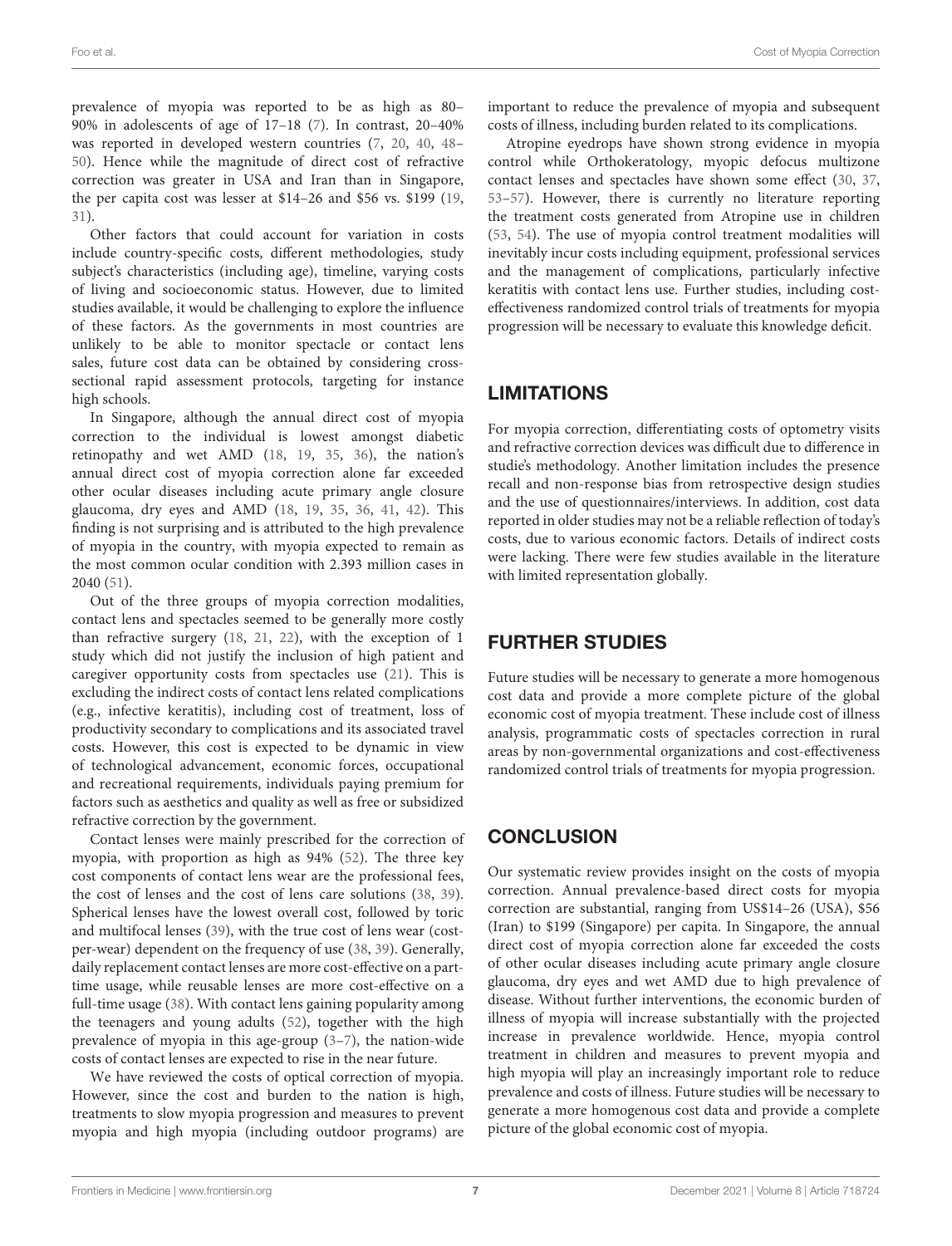## DATA AVAILABILITY STATEMENT

The original contributions presented in the study are included in the article/**[Supplementary Material](#page-7-30)**, further inquiries can be directed to the corresponding authors.

## AUTHOR CONTRIBUTIONS

LF, CL, and S-MS: conception and design of study. LF, CL, CW, DT, EL, and MA: analysis and/or interpretation of data. LF, CL,

#### **REFERENCES**

- <span id="page-7-0"></span>1. Pararajasegaram R. VISION 2020-the right to sight: from strategies to action. Am J Ophthalmol. (1999) 128:359–60. doi: [10.1016/S0002-9394\(99\)00251-2](https://doi.org/10.1016/S0002-9394(99)00251-2)
- <span id="page-7-1"></span>2. Holden BA, Wilson DA, Jong M, Sankaridurg P, Fricke TR, Smith EL, et al. Myopia: a growing global problem with sight-threatening complications. Community eye health. (2015) 28:35.
- <span id="page-7-2"></span>3. Pan CW, Ramamurthy D, Saw SM. Worldwide prevalence and risk factors for myopia. Ophthalmic Physiol Opt. (2012) 32:3–16. doi: [10.1111/j.1475-1313.2011.00884.x](https://doi.org/10.1111/j.1475-1313.2011.00884.x)
- <span id="page-7-26"></span><span id="page-7-24"></span><span id="page-7-23"></span>4. Lim DH, Han J, Chung TY, Kang S, Yim HW, Epidemiologic Survey Committee of the Korean Ophthalmologic Society. The high prevalence of myopia in Korean children with influence of parental refractive errors: the 2008-2012 Korean national health and nutrition examination survey. PLoS ONE. (2018) 13:e0207690. doi: [10.1371/journal.pone.0207690](https://doi.org/10.1371/journal.pone.0207690)
- 5. Belete GT, Anbesse DH, Tsegaye AT, Hussen MS. Prevalence and associated factors of myopia among high school students in Gondar town, northwest Ethiopia, 2016. Clinical optometry. (2017) 9:11–8. doi: [10.2147/OPTO.S120485](https://doi.org/10.2147/OPTO.S120485)
- 6. Xie Z, Long Y, Wang J, Li Q, Zhang Q. Prevalence of myopia and associated risk factors among primary students in Chongqing: multilevel modeling. BMC Ophthalmol. (2020) 20:146. doi: [10.1186/s12886-020-01410-3](https://doi.org/10.1186/s12886-020-01410-3)
- <span id="page-7-3"></span>7. Morgan IG, Ohno-Matsui K, Saw SM. Myopia. Lancet. (2012) 379:1739– 48. doi: [10.1016/S0140-6736\(12\)60272-4](https://doi.org/10.1016/S0140-6736(12)60272-4)
- <span id="page-7-4"></span>8. Modjtahedi BS, Ferris FL, Hunter DG, Fong DS. Public health burden and potential interventions for myopia. Ophthalmology. (2018) 125:628– 30. doi: [10.1016/j.ophtha.2018.01.033](https://doi.org/10.1016/j.ophtha.2018.01.033)
- 9. Holden BA, Fricke TR, Wilson DA, Jong M, Naidoo KS, Sankaridurg P, et al. Global prevalence of myopia and high myopia and temporal trends from 2000 through 2050. Ophthalmology. (2016) 123:1036–42. doi: [10.1016/j.ophtha.2016.01.006](https://doi.org/10.1016/j.ophtha.2016.01.006)
- <span id="page-7-5"></span>10. Chia A, Lu QS. Tan D. Five-year clinical trial on atropine for the treatment of myopia 2: myopia control with atropine 001% eyedrops. Ophthalmology. (2016) 123:391–9. doi: [10.1016/j.ophtha.2015.07.004](https://doi.org/10.1016/j.ophtha.2015.07.004)
- <span id="page-7-6"></span>11. Naidoo KS, Fricke TR, Frick KD, Jong M, Naduvilath TJ, Resnikoff S, et al. Potential lost productivity resulting from the global burden of myopia: systematic review, meta-analysis, and modeling. Ophthalmology. (2019) 126:338–46. doi: [10.1016/j.ophtha.2018.10.029](https://doi.org/10.1016/j.ophtha.2018.10.029)
- <span id="page-7-7"></span>12. Marcus MW, de Vries MM, Junoy Montolio FG, Jansonius NM. Myopia as a risk factor for open-angle glaucoma: a systematic review and metaanalysis. Ophthalmology. [\(2011\) 118:1989–94. doi: 10.1016/j.ophtha.2011.](https://doi.org/10.1016/j.ophtha.2011.03.012) 03.012
- 13. Bechrakis NE, Dimmer A. [Rhegmatogenous retinal detachment: Epidemiology and risk factors]. Ophthalmologe. (2018) 115:163– 78. doi: [10.1007/s00347-017-0647-z](https://doi.org/10.1007/s00347-017-0647-z)
- 14. Praveen MR, Vasavada AR, Jani UD, Trivedi RH, Choudhary PK. Prevalence of cataract type in relation to axial length in subjects with high myopia and emmetropia in an Indian population. Am J Ophthalmol. (2008) 145:176– 81. doi: [10.1016/j.ajo.2007.07.043](https://doi.org/10.1016/j.ajo.2007.07.043)
- 15. Saw SM, Gazzard G, Shih-Yen EC, Chua WH. Myopia and associated pathological complications. Ophthalmic Physiol Opt. (2005) 25:381–91. doi: [10.1111/j.1475-1313.2005.00298.x](https://doi.org/10.1111/j.1475-1313.2005.00298.x)

<span id="page-7-25"></span>S-MS, and MA: drafting the manuscript. CW, DT, EL, S-MS, and MA: revising the manuscript critically for important intellectual content. All authors contributed to the article and approved the submitted version.

#### SUPPLEMENTARY MATERIAL

<span id="page-7-30"></span>The Supplementary Material for this article can be found [online at: https://www.frontiersin.org/articles/10.3389/fmed.](https://www.frontiersin.org/articles/10.3389/fmed.2021.718724/full#supplementary-material) 2021.718724/full#supplementary-material

- <span id="page-7-8"></span>16. Saw SM, Matsumura S, Hoang QV. Prevention and management of myopia and myopic pathology. Invest Ophthalmol Vis Sci. (2019) 60:488– 99. doi: [10.1167/iovs.18-25221](https://doi.org/10.1167/iovs.18-25221)
- <span id="page-7-9"></span>17. Moher D, Liberati A, Tetzlaff J, Altman DG, Group P. Preferred reporting items for systematic reviews and meta-analyses: the PRISMA statement. J Clin Epidemiol. (2009) 62:1006–12. doi: [10.1016/j.jclinepi.2009.06.005](https://doi.org/10.1016/j.jclinepi.2009.06.005)
- <span id="page-7-10"></span>18. Lim MC, Gazzard G, Sim EL, Tong L, Saw SM. Direct costs of myopia in Singapore. Eye. (2009) 23:1086–9. doi: [10.1038/eye.2008.225](https://doi.org/10.1038/eye.2008.225)
- <span id="page-7-19"></span>19. Zheng YF, Pan CW, Chay J, Wong TY, Finkelstein E, Saw SM. The economic cost of myopia in adults aged over 40 years in Singapore. Invest Ophthalmol Vis Sci. (2013) 54:7532–7. doi: [10.1167/iovs.13-12795](https://doi.org/10.1167/iovs.13-12795)
- <span id="page-7-28"></span><span id="page-7-22"></span>20. Vitale S, Ellwein L, Cotch MF, Ferris FL, Sperduto R. Prevalence of refractive error in the United States, 1999-2004. Arch Ophthalmol. (2008) 126:1111– 9. doi: [10.1001/archopht.126.8.1111](https://doi.org/10.1001/archopht.126.8.1111)
- <span id="page-7-21"></span>21. Mohammadi SF, Alinia C, Tavakkoli M, Lashay A, Chams H. Refractive surgery: the most cost-saving technique in refractive errors correction. Int J Ophthalmol. (2018) 11:1013–9.
- <span id="page-7-11"></span>22. Berdeaux G, Alio JL, Martinez JM, Magaz S, Badia X. Socioeconomic aspects of laser in situ keratomileusis, eyeglasses, and contact lenses in mild to moderate myopia. J Cataract Refract Surg. (2002) 28:1914– 23. doi: [10.1016/S0886-3350\(02\)01496-7](https://doi.org/10.1016/S0886-3350(02)01496-7)
- <span id="page-7-12"></span>23. Evers S, Goossens M, de Vet H, van Tulder M, Ament A. Criteria list for assessment of methodological quality of economic evaluations: consensus on health economic criteria. Int J Technol Assess Health Care. (2005) 21:240– 5. doi: [10.1017/S0266462305050324](https://doi.org/10.1017/S0266462305050324)
- <span id="page-7-13"></span>24. Consensus Health Economic Criteria-CHEC list. Available online: [https://hsr.](https://hsr.mumc.maastrichtuniversity.nl/consensus-health-economic-criteria-chec-list) [mumc.maastrichtuniversity.nl/consensus-health-economic-criteria-chec](https://hsr.mumc.maastrichtuniversity.nl/consensus-health-economic-criteria-chec-list)[list.](https://hsr.mumc.maastrichtuniversity.nl/consensus-health-economic-criteria-chec-list)
- <span id="page-7-14"></span>25. Brennan RL, Prediger DJ. Coefficient kappa: some uses, misuses, and alternatives. Educ Psychol Meas. (1981) 41:687– 99. doi: [10.1177/001316448104100307](https://doi.org/10.1177/001316448104100307)
- <span id="page-7-15"></span>26. Landis JR, Koch GG. The measurement of observer agreement for categorical data. Biometrics. (1977) 33:159–74. doi: [10.2307/2529310](https://doi.org/10.2307/2529310)
- <span id="page-7-16"></span>27. Ruiz-Moreno JM, Roura M. en representacion del grupo del estudio M. Cost of myopic patients with and without myopic choroidal neovascularization. Arch Soc Esp Oftalmol. [\(2016\) 91:265–72. doi: 10.1016/j.oftal.2016.](https://doi.org/10.1016/j.oftal.2016.01.013) 01.013
- <span id="page-7-17"></span>28. Claxton L, Malcolm B, Taylor M, Haig J, Leteneux C. Ranibizumab, verteporfin photodynamic therapy or observation for the treatment of myopic choroidal neovascularization: cost effectiveness in the UK. Drugs Aging. [\(2014\) 31:837–48. doi: 10.1007/s40266-014-](https://doi.org/10.1007/s40266-014-0216-y) 0216-y
- <span id="page-7-18"></span>29. Monetary Authority of Singapore (MAS). Available online at: [https://www.mas.](https://www.mas.gov.sg/) [gov.sg/](https://www.mas.gov.sg/)
- <span id="page-7-27"></span>30. Pineles SL, Kraker RT, VanderVeen DK, Hutchinson AK, Galvin JA, Wilson LB, et al. Atropine for the prevention of myopia progression in children: a report by the American Academy of Ophthalmology. Ophthalmology. (2017) 124:1857–66. doi: [10.1016/j.ophtha.2017.05.032](https://doi.org/10.1016/j.ophtha.2017.05.032)
- <span id="page-7-29"></span>31. Worldometer Elaboration of data by United Nations, Department of Economic and Social Affairs, Population Division.
- <span id="page-7-20"></span>32. Malec D, Davis WW, Cao X. Model-based small area estimates of overweight prevalence using sample selection adjustment. Stat Med.